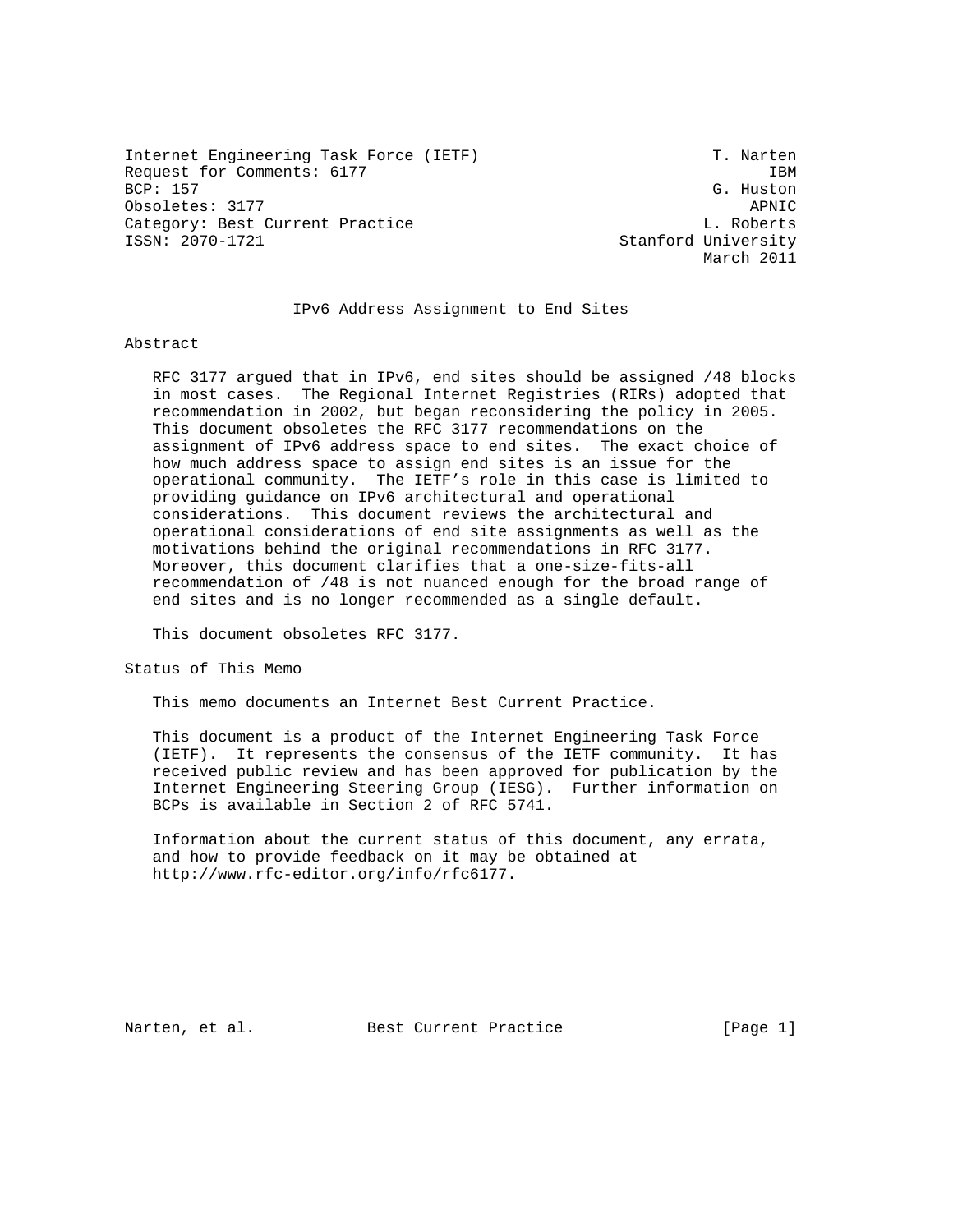## Copyright Notice

 Copyright (c) 2011 IETF Trust and the persons identified as the document authors. All rights reserved.

 This document is subject to BCP 78 and the IETF Trust's Legal Provisions Relating to IETF Documents

 (http://trustee.ietf.org/license-info) in effect on the date of publication of this document. Please review these documents carefully, as they describe your rights and restrictions with respect to this document. Code Components extracted from this document must include Simplified BSD License text as described in Section 4.e of the Trust Legal Provisions and are provided without warranty as described in the Simplified BSD License.

 This document may contain material from IETF Documents or IETF Contributions published or made publicly available before November 10, 2008. The person(s) controlling the copyright in some of this material may not have granted the IETF Trust the right to allow modifications of such material outside the IETF Standards Process. Without obtaining an adequate license from the person(s) controlling the copyright in such materials, this document may not be modified outside the IETF Standards Process, and derivative works of it may not be created outside the IETF Standards Process, except to format it for publication as an RFC or to translate it into languages other than English.

## Table of Contents

| 4.1. RFC 3056: Connection of IPv6 Domains via IPv4 Clouds 6 |
|-------------------------------------------------------------|
|                                                             |
|                                                             |
|                                                             |
|                                                             |
|                                                             |

Narten, et al. Best Current Practice [Page 2]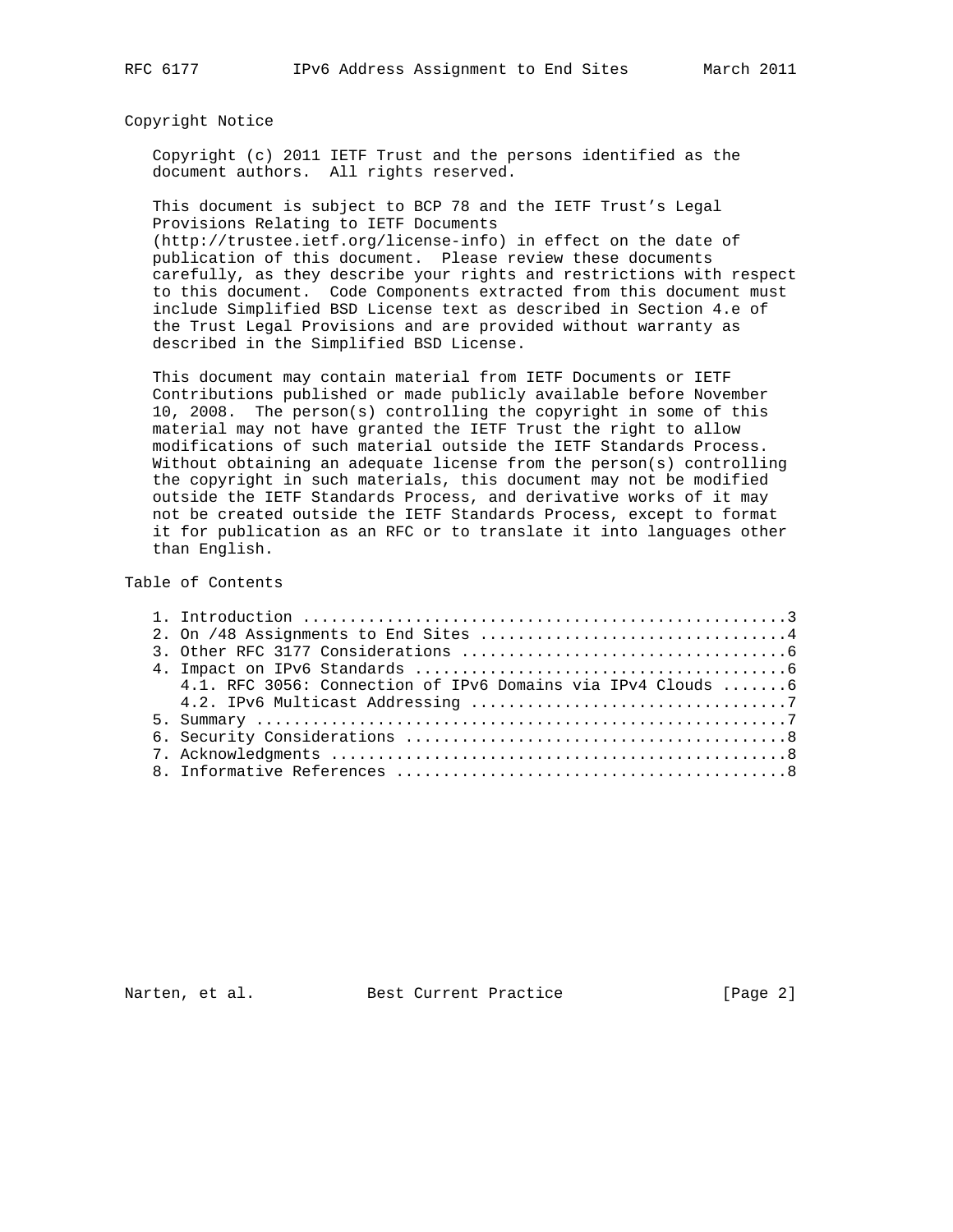# 1. Introduction

 There are a number of considerations that factor into address assignment policies. For example, to provide for the long-term health and scalability of the public routing infrastructure, it is important that addresses aggregate well [ROUTE-SCALING]. Likewise, giving out an excessive amount of address space could result in premature depletion of the address space. This document focuses on the (more narrow) question of what is an appropriate IPv6 address assignment size for end sites. That is, when end sites request IPv6 address space from ISPs, what is an appropriate assignment size.

 RFC 3177 [RFC3177] called for a default end site IPv6 assignment size of /48. Subsequently, the Regional Internet Registries (RIRs) developed and adopted IPv6 address assignment and allocation policies consistent with the recommendations of RFC 3177 [RIR-IPV6]. In 2005, the RIRs began discussing IPv6 address assignment policy again. Since then, APNIC [APNIC-ENDSITE], ARIN [ARIN-ENDSITE], and RIPE [RIPE-ENDSITE] have revised the end site assignment policy to encourage the assignment of smaller (i.e., /56) blocks to end sites.

 This document obsoletes RFC 3177, updating its recommendations in the following ways:

- 1) It is no longer recommended that /128s be given out. While there may be some cases where assigning only a single address may be justified, a site, by definition, implies multiple subnets and multiple devices.
- 2) RFC 3177 specifically recommended using prefix lengths of /48, /64, and /128. Specifying a small number of fixed boundaries has raised concerns that implementations and operational practices might become "hard-coded" to recognize only those fixed boundaries (i.e., a return to "classful addressing"). The actual intention has always been that there be no hard coded boundaries within addresses, and that Classless Inter- Domain Routing (CIDR) continues to apply to all bits of the routing prefixes.
- 3) This document moves away from the previous recommendation that a single default assignment size (e.g., a /48) makes sense for all end sites in the general case. End sites come in different shapes and sizes, and a one-size-fits-all approach is not necessary or appropriate.

Narten, et al. Best Current Practice [Page 3]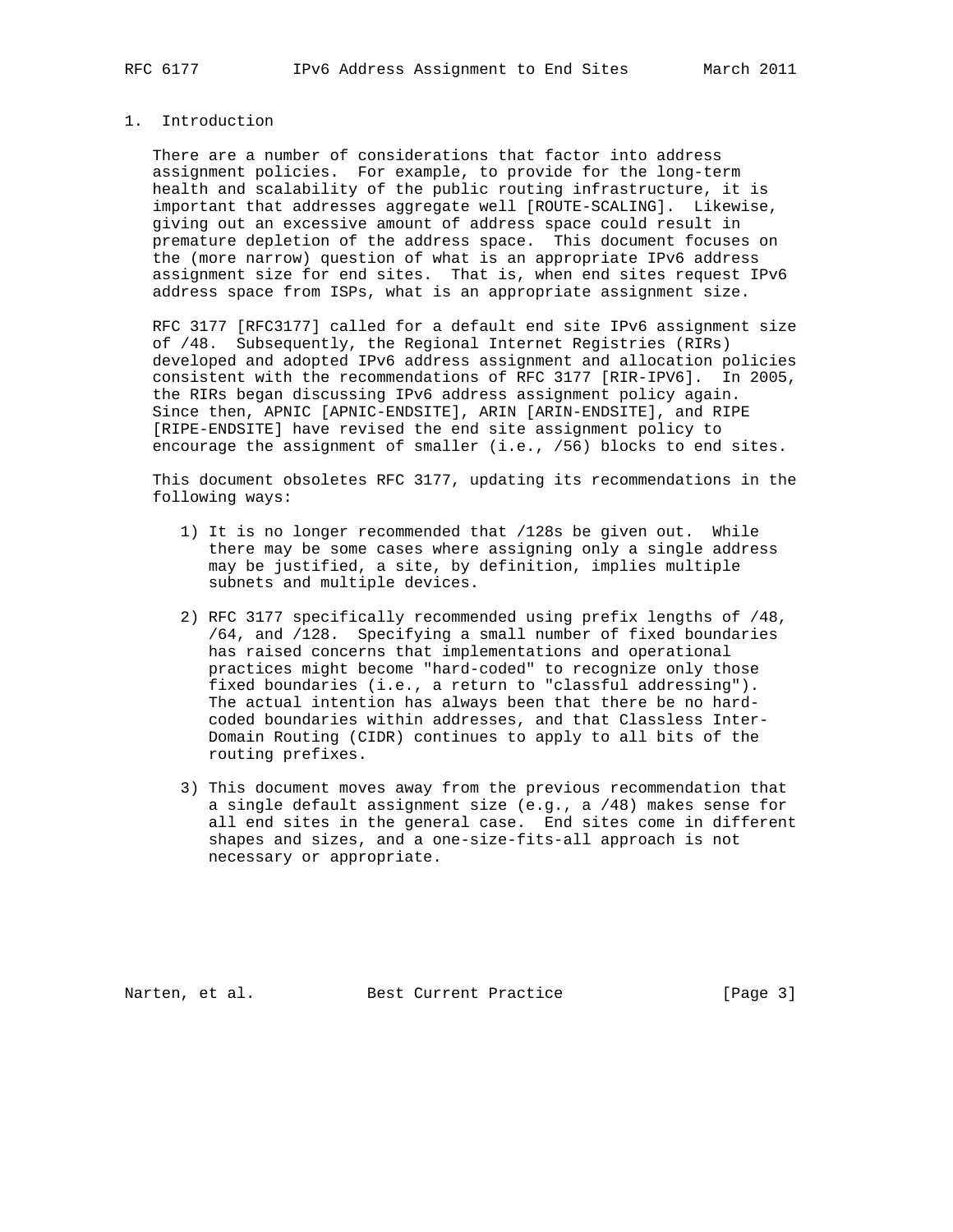This document does, however, reaffirm an important assumption behind RFC 3177:

 A key principle for address management is that end sites always be able to obtain a reasonable amount of address space for their actual and planned usage, and over time ranges specified in years rather than just months. In practice, that means at least one /64, and in most cases significantly more. One particular situation that must be avoided is having an end site feel compelled to use IPv6-to-IPv6 Network Address Translation or other burdensome address conservation techniques because it could not get sufficient address space.

 This document does not make a formal recommendation on what the exact assignment size should be. The exact choice of how much address space to assign end sites is an issue for the operational community. The IETF's role in this case is limited to providing guidance on IPv6 architectural and operational considerations. This document provides input into those discussions. The focus of this document is to examine the architectural issues and some of the operational considerations relating to the size of the end site assignment.

#### 2. On /48 Assignments to End Sites

 Looking back at some of the original motivations behind the /48 recommendation [RFC3177], there were three main concerns. The first motivation was to ensure that end sites could easily obtain sufficient address space without having to "jump through hoops" to do so. For example, if someone felt they needed more space, just the act of asking would at some level be sufficient justification. As a comparison point, in IPv4, typical home users are given a single public IP address (though even this is not always assured), but getting any more than one address is often difficult or even impossible -- unless one is willing to pay a (significantly) increased fee for what is often considered to be a "higher grade" of service. (It should be noted that increased ISP charges to obtain a small number of additional addresses cannot usually be justified by the real per-address cost levied by RIRs, but additional addresses are frequently only available to end users as part of a different type or "higher grade" of service, for which an additional charge is levied. The point here is that the additional cost is not due to the RIR fee structures, but to business choices ISPs make.) An important goal in IPv6 is to significantly change the default and minimal end site assignment, from "a single address" to "multiple networks" and to ensure that end sites can easily obtain address space.

Narten, et al. Best Current Practice [Page 4]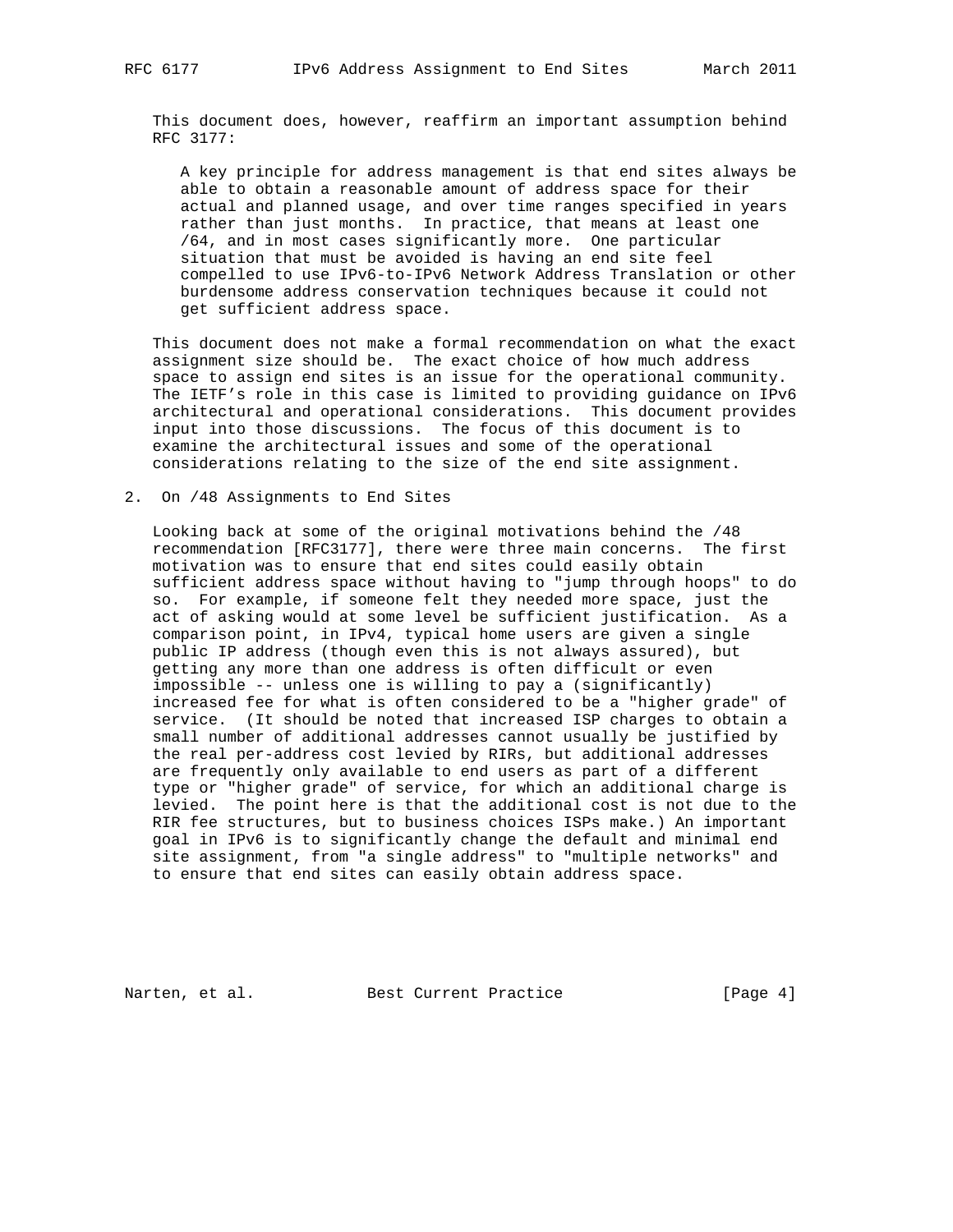A second motivation behind the original /48 recommendation was to simplify the management of an end site's addressing plan in the presence of renumbering (e.g., when switching ISPs). In IPv6, a site may simultaneously use multiple prefixes, including one or more public prefixes from ISPs as well as Unique Local Addresses [ULA-ADDRESSES]. In the presence of multiple prefixes, it is significantly less complex to manage a numbering plan if the same subnet numbering plan can be used for all prefixes. That is, for a link that has (say) three different prefixes assigned to it, the subnet portion of those prefixes would be identical for all assigned addresses. In contrast, renumbering from a larger set of "subnet bits" into a smaller set is often painful, as it can require making changes to the network itself (e.g., collapsing subnets). Hence, renumbering a site into a prefix that has (at least) the same number of subnet bits is more straightforward, because only the top-level bits of the address need to change. A key goal of the recommendations in RFC 3177 is to ensure that upon renumbering, one does not have to deal with renumbering into a smaller subnet size.

 It should be noted that similar arguments apply to the management of zone files in the DNS. In particular, managing the reverse (ip6.arpa) tree is simplified when all links are numbered using the same subnet ids.

 A third motivation behind the /48 recommendation was to better support network growth common at many sites. In IPv4, it is usually difficult (or impossible) to obtain public address space for more than a few months worth of projected growth. Thus, even slow growth over several years can lead to the need to renumber into a larger address block. With IPv6's vast address space, end sites can easily be given more address space (compared with IPv4) to support expected growth over multi-year time periods.

 While the /48 recommendation does simplify address space management for end sites, it has also been widely criticized as being wasteful. For example, a large business (which may have thousands of employees) would, by default, receive the same amount of address space as a home user, who today typically has a single (or small number of) LAN and a small number of devices (dozens or less). While it seems likely that the size of a typical home network will grow over the next few decades, it is hard to argue that home sites will make use of 65K subnets within the foreseeable future. At the same time, it might be tempting to give home sites a single /64, since that is already significantly more address space compared with today's IPv4 practice. However, this precludes the expectation that even home sites will grow to support multiple subnets going forward. Hence, it is strongly intended that even home sites be given multiple subnets

Narten, et al. Best Current Practice [Page 5]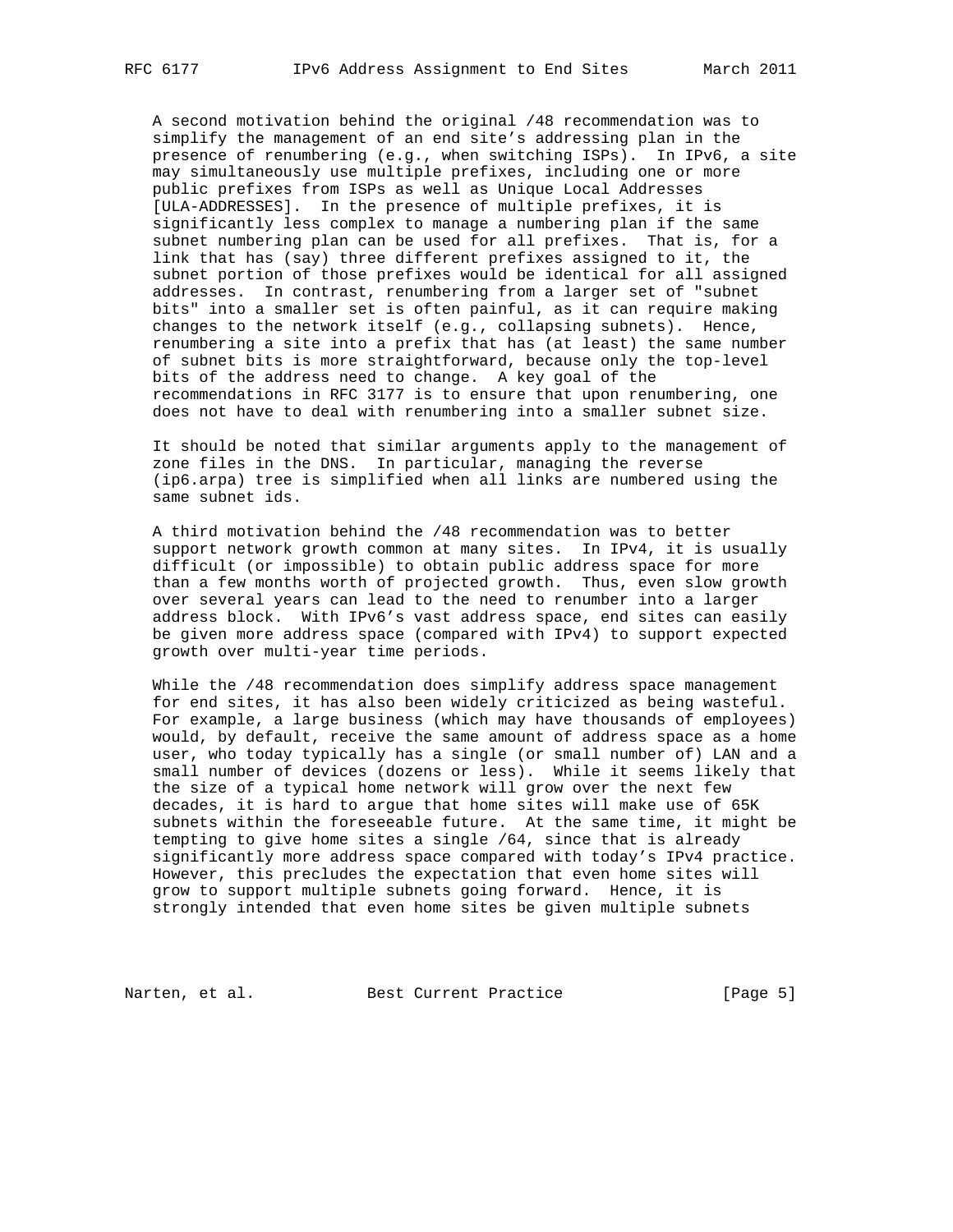worth of space, by default. Hence, this document still recommends giving home sites significantly more than a single /64, but does not recommend that every home site be given a /48 either.

 A change in policy (such as above) would have a significant impact on address consumption projections and the expected longevity for IPv6. For example, changing the default assignment from a /48 to /56 (for the vast majority of end sites, e.g., home sites) would result in a savings of up to 8 bits, reducing the "total projected address consumption" by (up to) 8 bits or two orders of magnitude. (The exact amount of savings depends on the relative number of home users compared with the number of larger sites.)

 The above-mentioned goals of RFC 3177 can easily be met by giving home users a default assignment of less than /48, such as a /56.

3. Other RFC 3177 Considerations

 RFC 3177 suggested that some multihoming approaches (e.g., Generalized Structure Element (GSE)) might benefit from having a fixed /48 boundary. This no longer appears to be a consideration.

 RFC 3177 argued that having a "one-size-fits-all" default assignment size reduced the need for customers to continually or repeatedly justify the usage of existing address space in order to get "a little more". Likewise, it also reduces the need for ISPs to evaluate such requests. Given the large amount of address space in IPv6, there is plenty of space to grant end sites enough space to be consistent with reasonable growth projections over multi-year time frames. Thus, it remains highly desirable to provide end sites with enough space (on both initial and subsequent assignments) to last several years. Fortunately, this goal can be achieved in a number of ways and does not require that all end sites receive the same default size assignment.

- 4. Impact on IPv6 Standards
- 4.1. RFC 3056: Connection of IPv6 Domains via IPv4 Clouds

 RFC 3056 [RFC3056] describes a way of generating IPv6 addresses from an existing public IPv4 address. That document describes an address format in which the first 48 bits concatenate a well-known prefix with a globally unique public IPv4 address. The "SLA ID" field is assumed to be 16 bits, consistent with a 16-bit "subnet id" field. To facilitate transitioning from the address numbering scheme in RFC 3056 to one based on a prefix obtained from an ISP, an end site would be advised to number out of the right most bits first, using the leftmost bits only if the size of the site made that necessary.

Narten, et al. Best Current Practice [Page 6]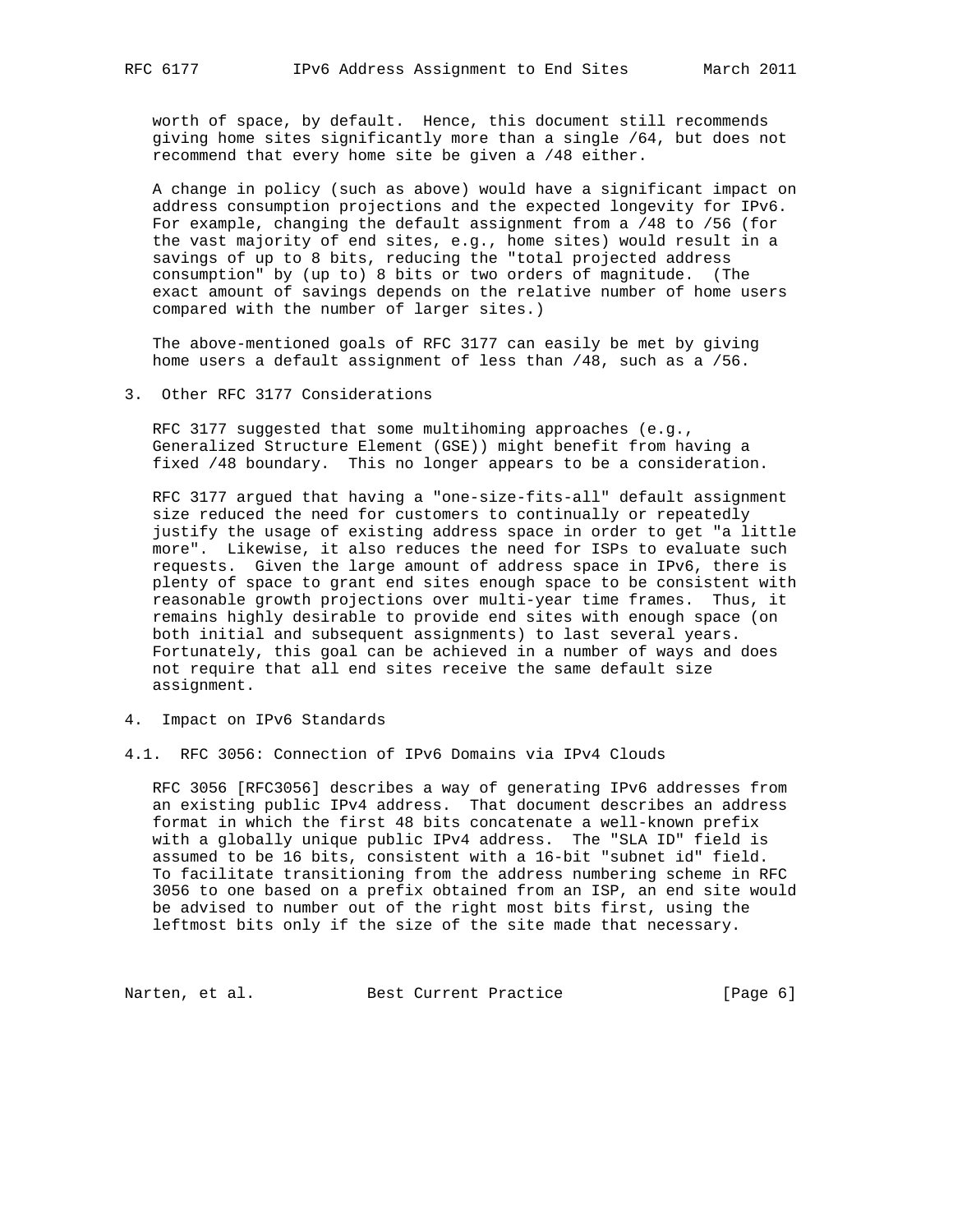Similar considerations apply to other documents that allow for a subnet id of 16 bits, including [ULA-ADDRESSES].

4.2. IPv6 Multicast Addressing

 Some IPv6 multicast address assignment schemes embed a unicast IPv6 prefix into the multicast address itself [RFC3306]. Such documents do not assume a particular size for the subnet id, per se, but do assume that the IPv6 prefix is a /64. Thus, the relative size of the subnet id has no direct impact on multicast address schemes.

5. Summary

 The exact choice of how much address space to assign end sites is an issue for the operational community. The recommendation in RFC 3177 [RFC3177] to assign /48s as a default is not a requirement of the IPv6 architecture; anything of length /64 or shorter works from a standards perspective. However, there are important operational considerations as well, some of which are important if users are to share in the key benefit of IPv6: expanding the usable address space of the Internet. The IETF recommends that any policy on IPv6 address assignment policy to end sites take into consideration the following:

- it should be easy for an end site to obtain address space to number multiple subnets (i.e., a block larger than a single /64) and to support reasonable growth projections over long time periods (e.g., a decade or more).
- the default assignment size should take into consideration the likelihood that an end site will have need for multiple subnets in the future and avoid the IPv4 practice of having frequent and continual justification for obtaining small amounts of additional space.
- Although a /64 can (in theory) address an almost unlimited number of devices, sites should be given sufficient address space to be able to lay out subnets as appropriate, and not be forced to use address conservation techniques such as using bridging. Whether or not bridging is an appropriate choice is an end site matter.
- assigning a longer prefix to an end site, compared with the existing prefixes the end site already has assigned to it, is likely to increase operational costs and complexity for the end site, with insufficient benefit to anyone.

Narten, et al. Best Current Practice [Page 7]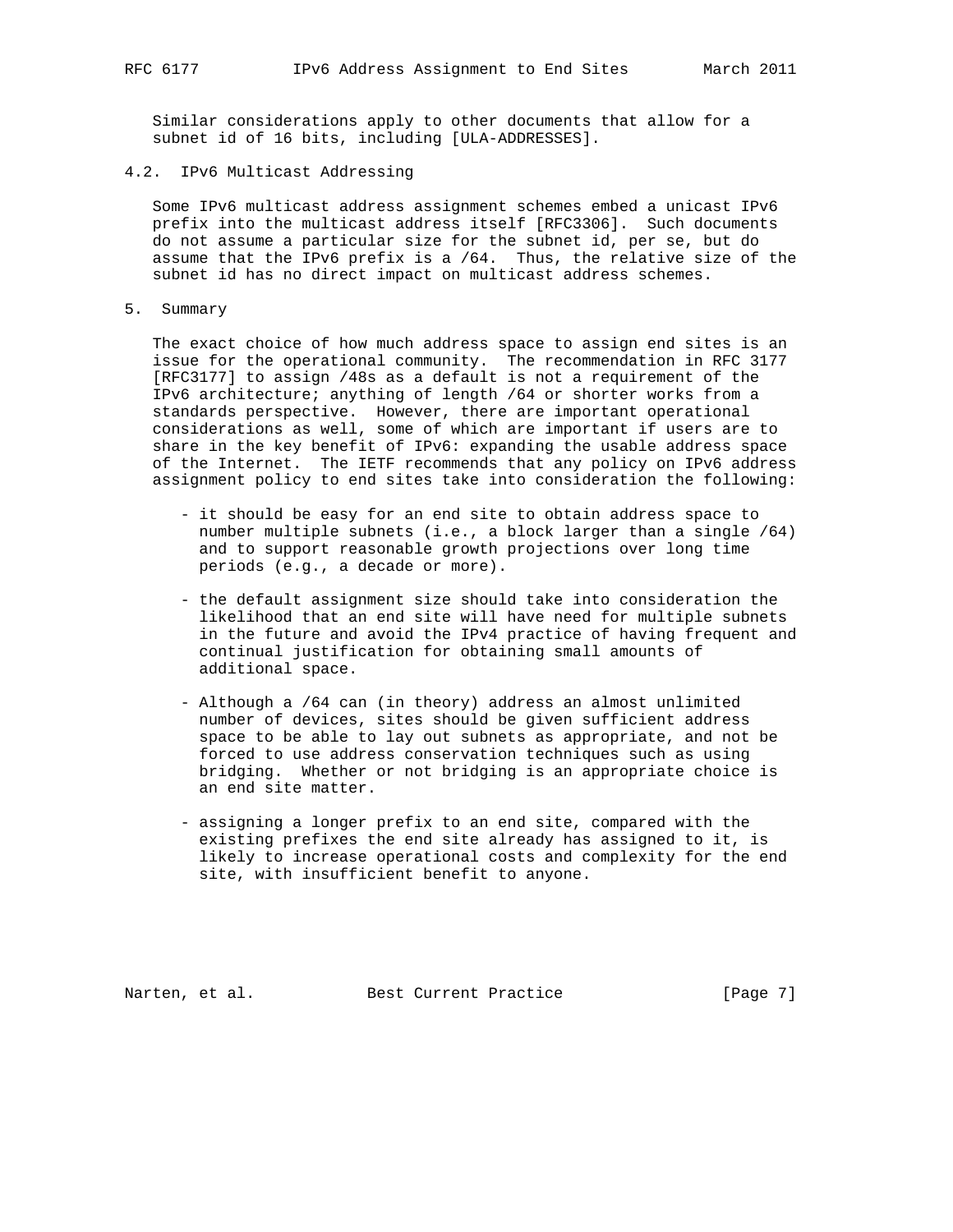- the operational considerations of managing and delegating the reverse DNS tree under ip6.arpa on nibble versus non-nibble boundaries should be given adequate consideration.
- 6. Security Considerations

This document has no known security implications.

7. Acknowledgments

 This document was motivated by and benefited from numerous conversations held during the ARIN XV and RIPE 50 meetings in April- May, 2005.

8. Informative References

| [APNIC-ENDSITE] "prop-031: Proposal to amend APNIC IPv6 assignment |
|--------------------------------------------------------------------|
| and utilisation requirement policy,"                               |
| http://www.apnic.net/policy/proposals/prop-031                     |
|                                                                    |

 [ARIN-ENDSITE] "2005-8: Proposal to amend ARIN IPv6 assignment and utilisation requirement", http://www.arin.net/policy/proposals/2005\_8.html

- [RIR-IPV6] ARIN: http://www.arin.net/policy/nrpm.html#ipv6; RIPE Document ID: ripe-267, Date: 22 January 2003 http://www.ripe.net/ripe/docs/ipv6policy.html; APNIC: http://www.apnic.net/docs/policy/ipv6-address policy.html
- [RFC3056] Carpenter, B. and K. Moore, "Connection of IPv6 Domains via IPv4 Clouds", RFC 3056, February 2001.
- [RFC3306] Haberman, B. and D. Thaler, "Unicast-Prefix-based IPv6 Multicast Addresses", RFC 3306, August 2002.
- [RFC3177] IAB and IESG, "IAB/IESG Recommendations on IPv6 Address Allocations to Sites", RFC 3177, September 2001.
- [RIPE-ENDSITE] "Proposal to Amend the IPv6 Assignment and Utilisation Requirement Policy", 2005-8, http://www.ripe.net/ripe/policies/proposals/2005-08.
- [ROUTE-SCALING] "Routing and Addressing Problem Statement", Work in Progress, February 2010.

Narten, et al. Best Current Practice [Page 8]